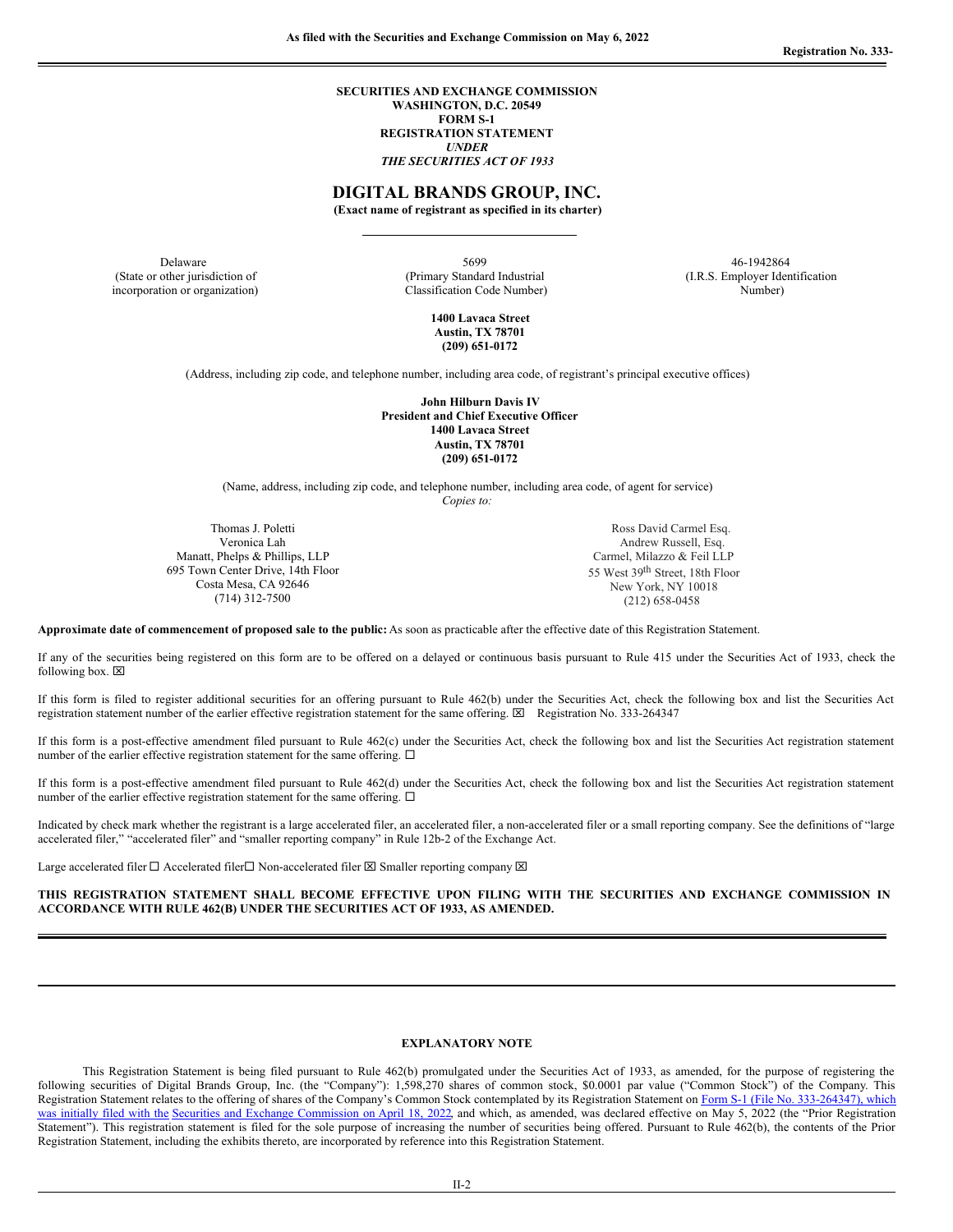#### **PART II**

## **INFORMATION NOT REQUIRED IN PROSPECTUS**

## **Item 16. Exhibits and Financial Statement Schedules.**

(a) *Exhibits*. All exhibits filed with or incorporated by reference in the Registration Statement on Form S-1 (SEC File No. [333-264347\)](http://www.sec.gov/ix?doc=/Archives/edgar/data/1668010/000110465922046664/dbgi-20220418xs1.htm) are incorporated by reference into, and shall be deemed a part of, this Registration Statement, and the following additional exhibits are filed herewith, as part of this Registration Statement:

| <b>Exhibit No.</b> | <b>Description</b>                                              |
|--------------------|-----------------------------------------------------------------|
| 5.1                | Opinion of Manatt, Phelps & Phillips, LLP                       |
| 23.1               | Consent of dbbmckennon for Digital Brands Group, Inc.           |
| 23.2               | Consent of dbbmckennon for Harper & Jones LLC                   |
| 23.3               | Consent of dbbmckennon for Sunnyside LLC                        |
| 23.4               | Consent of Armanino LLP for MOSBEST, LLC                        |
| 23.5               | Consent of Armanino LLP for Sunnyside, LLC                      |
| 23.6               | Consent of Manatt, Phelps & Phillips (contained in Exhibit 5.1) |
| 107                | <b>Calculation of Filing Fee Tables</b>                         |

II-3

## **SIGNATURES**

Pursuant to the requirements of the Securities Act, the Registrant has duly caused this Registration Statement to be signed on its behalf by the undersigned, thereunto duly authorized, in the City of Austin, state of Texas, on the 6th day of May, 2022.

## **DIGITAL BRANDS GROUP, INC.**

By: /s/ John Hilburn Davis IV

John Hilburn Davis IV

President and Chief Executive Officer

## **POWER OF ATTORNEY**

Pursuant to the requirements of the Securities Act of 1933, this Registration Statement has been signed by the following persons in the capacities and on the dates indicated.

| Signature                                                | Title                                                                            | Date        |
|----------------------------------------------------------|----------------------------------------------------------------------------------|-------------|
| /s/ John Hilburn Davis IV<br>John Hilburn Davis IV       | President, Chief Executive Officer and<br>Director (Principal Executive Officer) | May 6, 2022 |
| /s/ Reid Yeoman<br>Reid Yeoman                           | Chief Financial Officer (Principal financial<br>and accounting officer)          | May 6, 2022 |
| $\ast$<br>Mark T. Lynn                                   | Director                                                                         | May 6, 2022 |
| $\ast$<br><b>Trevor Pettennude</b>                       | Director                                                                         | May 6, 2022 |
| $\ast$<br>Jameeka Aaron Green                            | Director                                                                         | May 6, 2022 |
| $\ast$<br>Huong "Lucy" Doan                              | Director                                                                         | May 6, 2022 |
| /s/ John Hilburn Davis IV<br>$*$ By:<br>Attorney-in-fact | John Hilburn Davis IV,                                                           |             |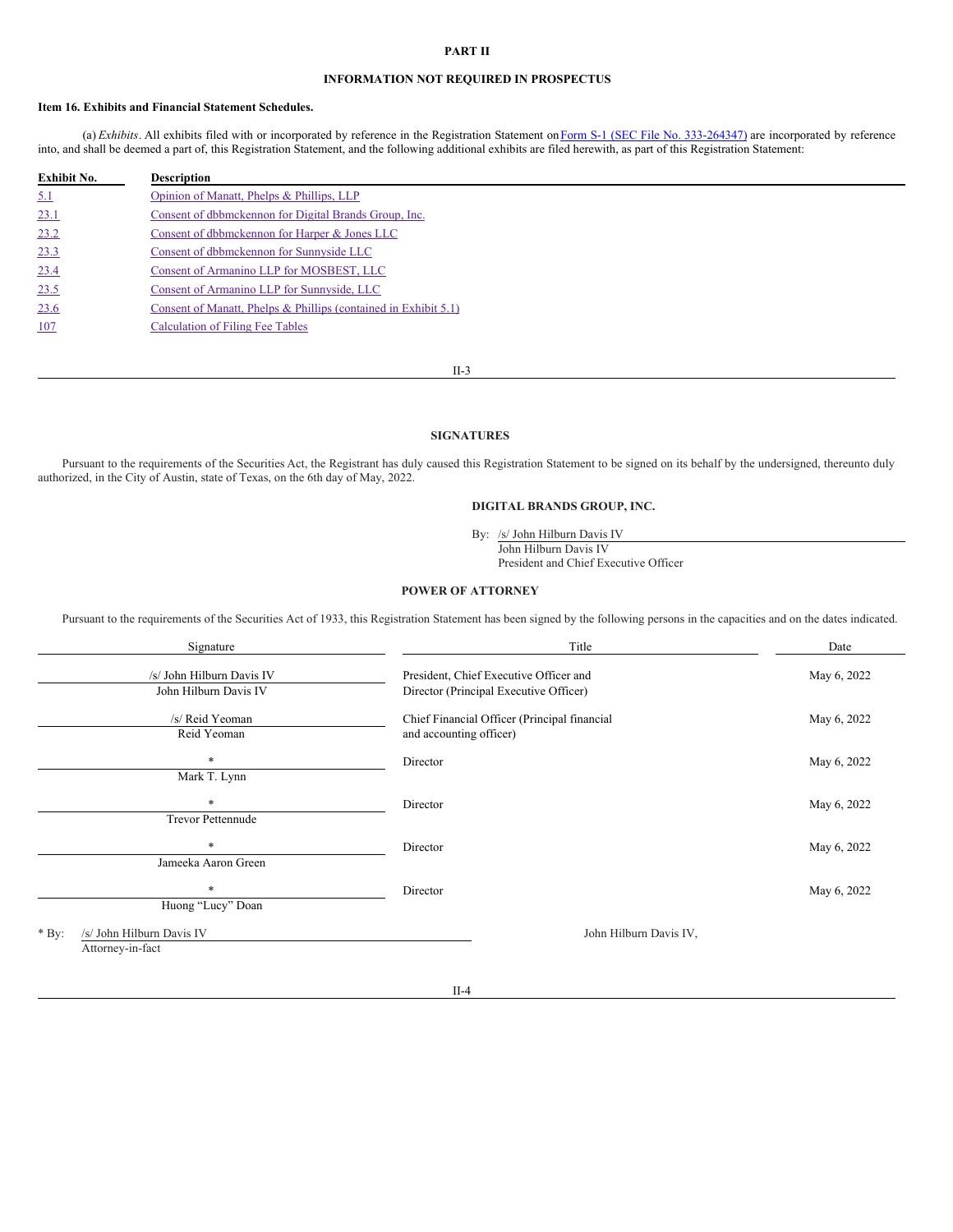<span id="page-2-0"></span>Digital Brands Group, Inc. 1400 Lavaca Street Austin, TX 78701

#### **Re: Registration Statement on Form S-1 Registration No. 333 –**

#### Ladies and Gentlemen:

We have acted as counsel to Digital Brands Group, Inc., a Delaware corporation (the "Company"), in connection with the preparation and filing of a Registration Statement on Form S-1 (the "462(b) Registration Statement") for the purpose of registering with the Securities and Exchange Commission (the 'Commission") pursuant to Rule 462(b) under the Securities Act of 1933, as amended (the "Securities Act"), up to 1,598,270 shares (the 'Shares'') of Common Stock, par value \$0.0001 per share, of the Company (the "Common Stock"), including up to 208,470 shares that may be sold pursuant to the underwriters' over-allotment option. The 462(b) Registration Statement relates to the Company's registration statement on Form S-1 (File No.: 333-264347) (the "Registration Statement") initially filed with the Commission (the "Commission") on April 18, 2022 and declared effective on May 5, 2022, including a related prospectus filed with the Registration Statement (the "Prospectus"). This opinion is being furnished in accordance with the requirements of Item 601(b)(5) of Regulation S-K under the Securities Act.

As such counsel and for purposes of our opinions set forth below, we have examined originals or copies, certified or otherwise identified to our satisfaction, of such documents, resolutions, certificates and instruments of the Company and corporate records furnished to us by the Company, certificates of public officials, statutes, records and such other instruments and documents as we have deemed necessary or appropriate as a basis for the opinion set forth below, including without limitation (i) the Sixth Amended and Restated Certificate of Incorporation of the Company dated May 18, 2021, filed as Exhibit 3.1 to the Registration Statement; (ii) the Amended and Restated Bylaws of the Company, filed as Exhibit 3.2 to the Registration Statement; (iii) the form of Underwriting Agreement, in the form proposed to be entered into between the Company and Alexander Capital, L.P., as the representative of the underwriters (the "Representative"), in the form filed as Exhibit 1.1 to the Registration Statement; (iv) resolutions of the board of directors of the Company with respect to the Offering; and (v) the Registration Statement.

In such examination and in rendering the opinions expressed below, we have assumed, without independent investigation or verification: (i) the genuineness of all signatures on all agreements, instruments, corporate records, certificates and other documents submitted to us, (ii) the legal capacity and authority of all persons or entities (other than the Company) executing all agreements, instruments, corporate records, certificates and other documents submitted to us, (iii) the authenticity and completeness of all agreements, instruments, corporate records, certificates and other documents submitted to us as originals, (iv) that all agreements, instruments, corporate records, certificates and other documents submitted to us as certified, electronic, facsimile, conformed, photostatic or other copies conform to authentic originals thereof, and that such originals are authentic and complete, (v) the due authorization, execution and delivery of all agreements, instruments, certificates and other documents by all parties thereto (other than the Company), (vi) that the statements contained in the certificates and comparable documents of public officials, officers and representatives of the Company and other persons on which we have relied for the purposes of this opinion set forth below are true and correct, and (vii) that the officers and directors of the Company have properly exercised their fiduciary duties. We also have obtained from the officers of the Company certificates as to certain factual matters necessary for the purpose of this opinion and, insofar as this opinion is based on such matters of fact, we have relied solely on such certificates without independent investigation.

We have also assumed that the Shares will be issued and sold as described in the Registration Statement and the Underwriting Agreement.

Based upon and subject to the foregoing qualifications, assumptions and limitations and the further limitations set forth below, we are of the opinion that:

1. The Shares have been duly authorized, and when issued and sold by the Company in accordance with the Registration Statement and the Prospectus, with payment received by the Company in the manner described in the Underwriting Agreement, the Shares will be validly issued, fully paid and nonassessable.

The opinions expressed in this opinion letter are limited to with respect to opinion paragraph 1, the General Corporation Law of the State of Delaware. We express no opinion as to whether the laws of any jurisdiction are applicable to the subject matter hereof. This opinion is expressly limited to the matters set forth above and we render no opinion, whether by implication or otherwise, as to any other matters relating to the Company or the Common Stock. We are not rendering any opinion as to compliance with any federal or state law, rule or regulation relating to securities, or to the sale or issuance thereof.

We express no opinion with respect to the enforceability of (a) consents to, or restrictions upon, judicial relief or jurisdiction; (b) advance waivers of claims, defenses, rights granted by law, or notice, opportunity for hearing evidentiary requirements, statutes of limitation, or other procedural rights; (c) provisions for exclusivity, election or cumulation of rights or remedies; (d) provisions authorizing or validating conclusive or discretionary determinations; (e) provisions for the payment of attorneys' fees where such payment is contrary to law or public policy; (f) provisions that waive the right of a party to object to jurisdiction or venue, or to assert any defense based on lack of jurisdiction or venue; or any provision purporting to waive the right to a jury trial.

We hereby consent to the filing of this opinion with the Commission as an exhibit to the Registration Statement and the use of our name therein under the caption "Legal Matters." In giving this consent, we do not thereby admit that we are experts with respect to any part of the Registration Statement or the Prospectus within the meaning of the term "expert" as used in Section 11 of the Securities Act or the rules and regulations promulgated thereunder by the Commission, nor we do not admit that we come within the category of persons whose consent is required under Section 7 of the Securities Act or the rules and regulations of the Commission adopted under the Securities Act.

The opinions included herein are expressed as of the date hereof unless otherwise expressly stated, and we disclaim any undertaking to advise you of any subsequent changes in the facts stated or assumed herein or of any subsequent changes in applicable laws.

Very truly yours,

/s/ MANATT, PHELPS & PHILLIPS, LLP

Manatt, Phelps & Phillips, LLP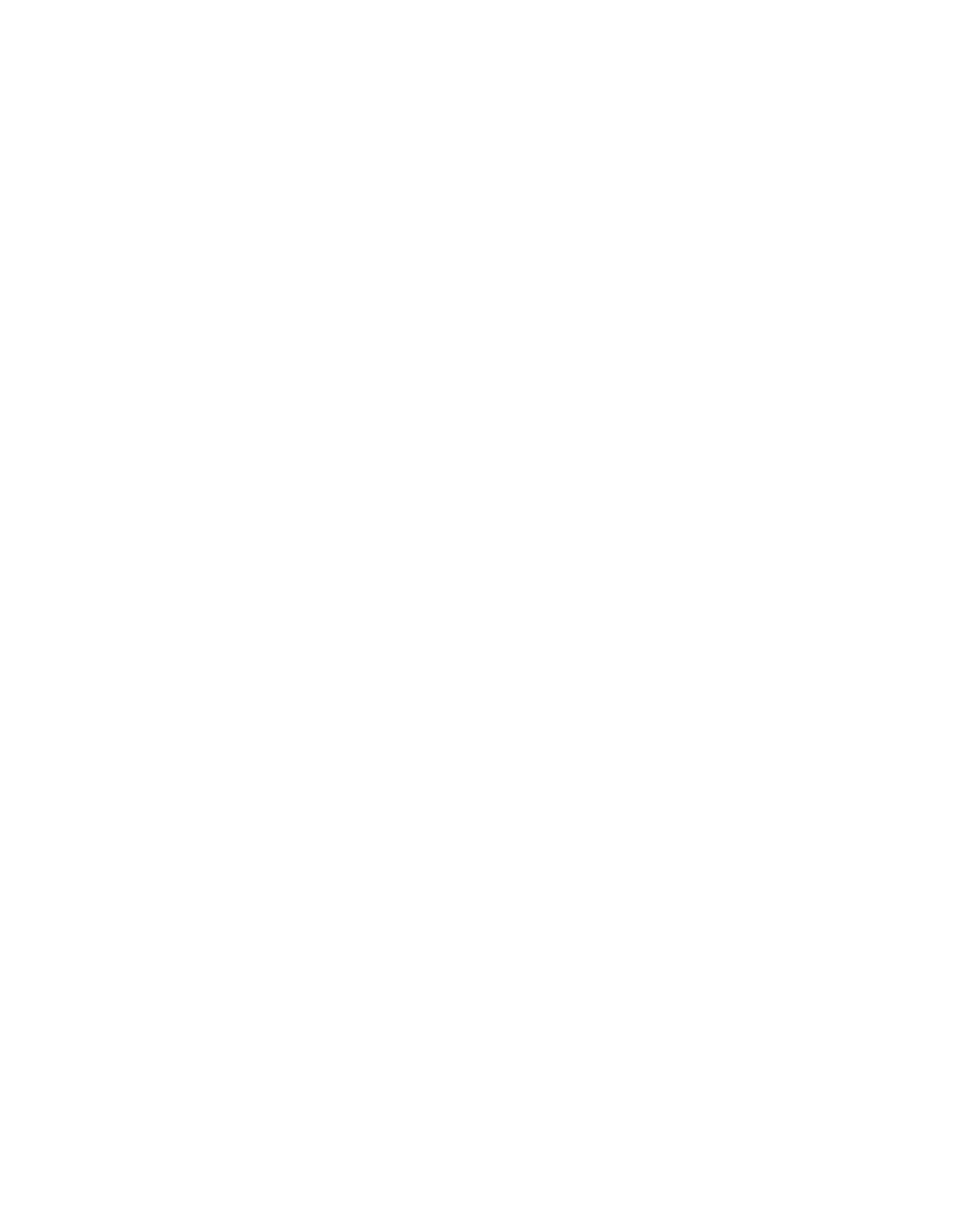# **Consent of Independent Registered Public Accounting Firm**

<span id="page-4-0"></span>We consent to the use, in this Registration Statement on Form S-1, filed pursuant to Rule 462(b) of the Securities Act of 1933, of our report dated March 31, 2022, related to the consolidated financial statements of Digital Brands Group, Inc (the "Company") as of December 31, 2021 and 2020, and for the years then ended, which includes an explanatory paragraph regarding the substantial doubt about the Company's ability to continue as a going concern. We also consent to the reference to us under the heading "Experts" in such Registration Statement.

*/s/ dbbmckennon*

Newport Beach, California May 6, 2022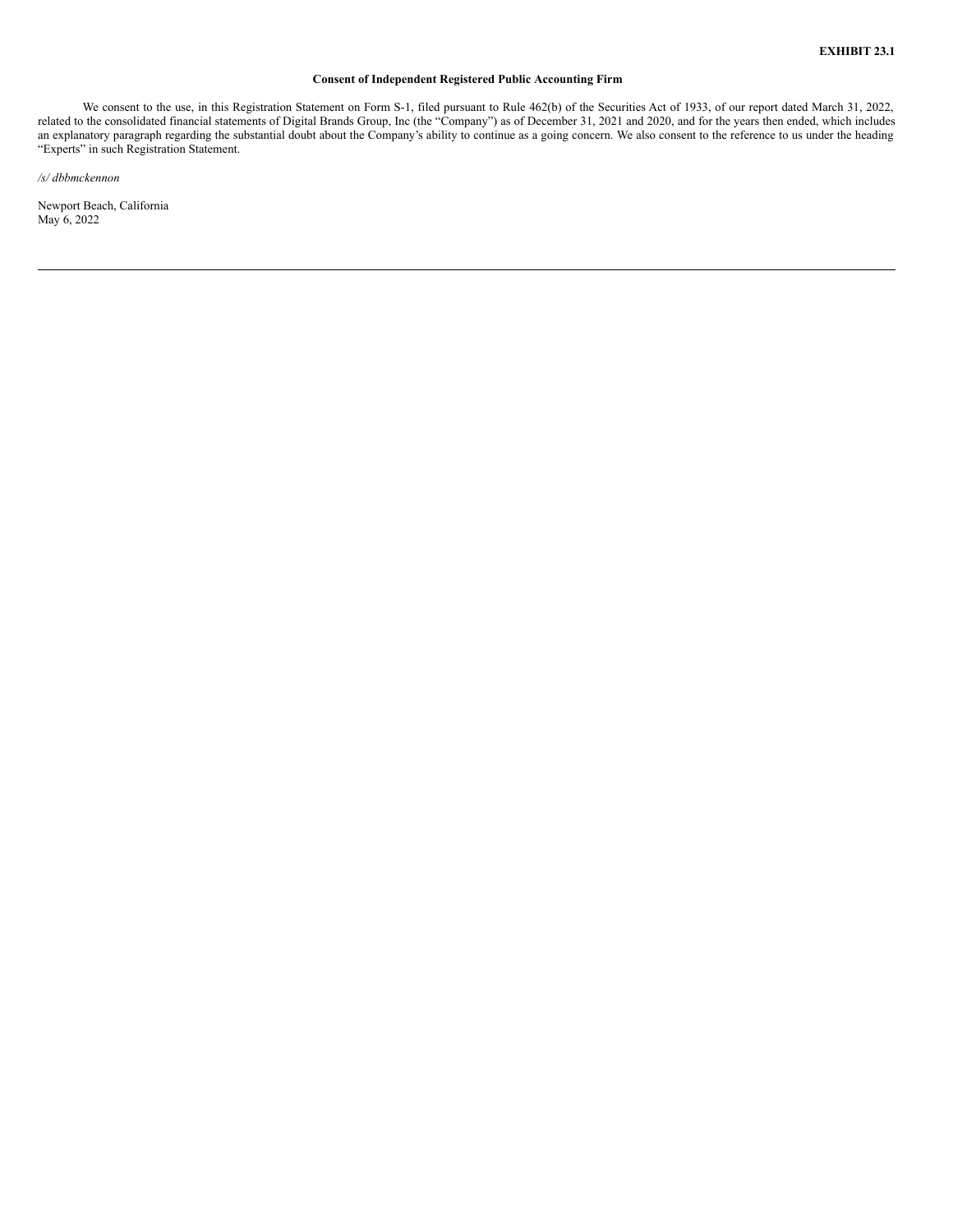# **Consent of Independent Auditor**

<span id="page-5-0"></span>We consent to the use, in this Registration Statement on Form S-1, filed pursuant to Rule 462(b) of the Securities Act of 1933, of our report dated April 9, 2021 related to the financial statements of Harper & Jones, LLC (the "Company") as of December 31, 2020 and 2019, and for the years then ended, which includes an explanatory paragraph regarding the substantial doubt about the Company's ability to continue as a going concern. We also consent to the reference to us under the heading "Experts" in such Registration Statement.

*/s/ dbbmckennon*

Newport Beach, California May 6, 2022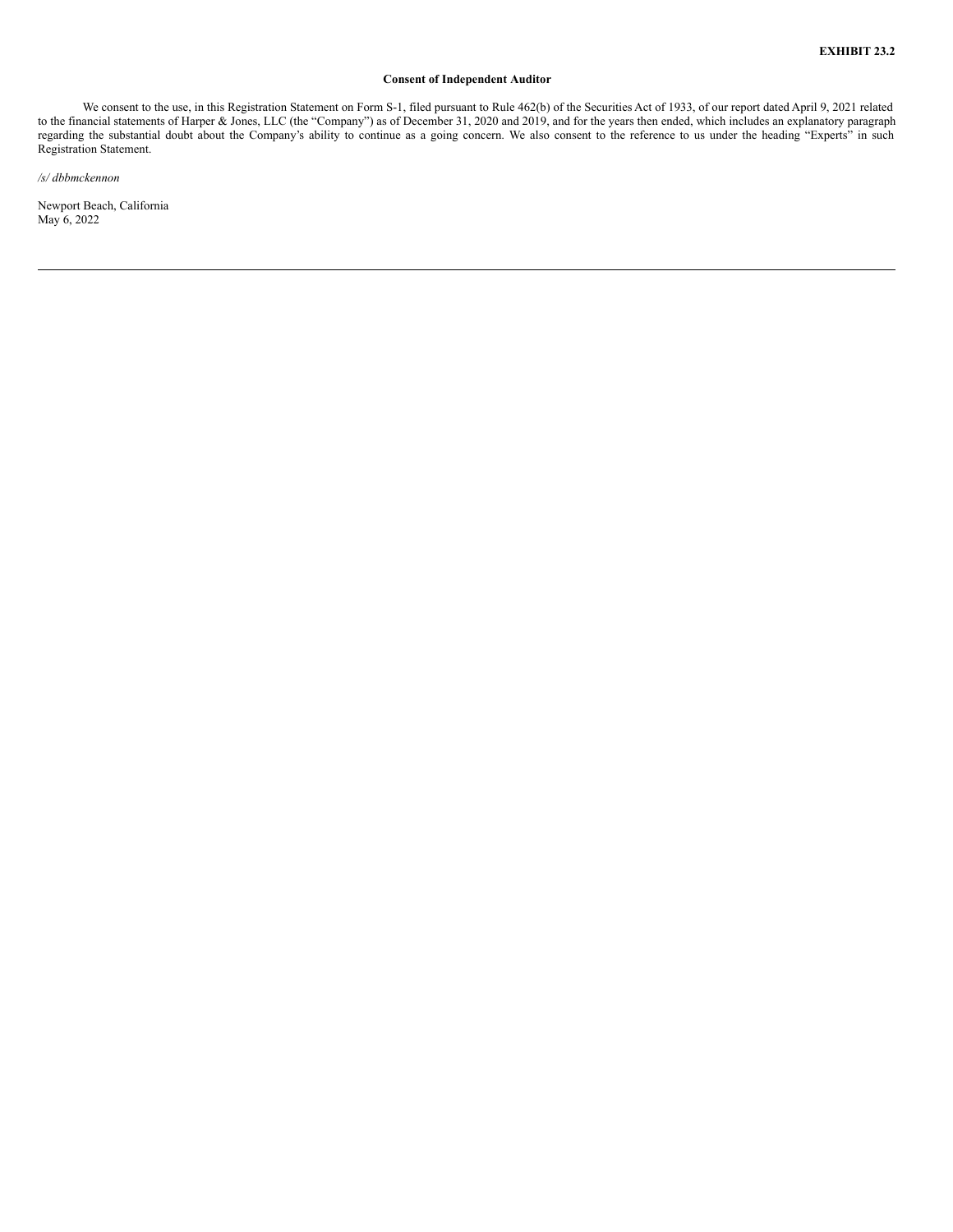# **Consent of Independent Auditor**

<span id="page-6-0"></span>We consent to the use, in this Registration Statement on Form S-1, filed pursuant to Rule 462(b) of the Securities Act of 1933, of our report dated April 18, 2022 related to the financial statements of Sunnyside LLC dba Sundry (the "Company") as of December 31, 2021, and for the year then ended. We also consent to the reference to us under the heading "Experts" in such Registration Statement.

*/s/ dbbmckennon*

Newport Beach, California May 6, 2022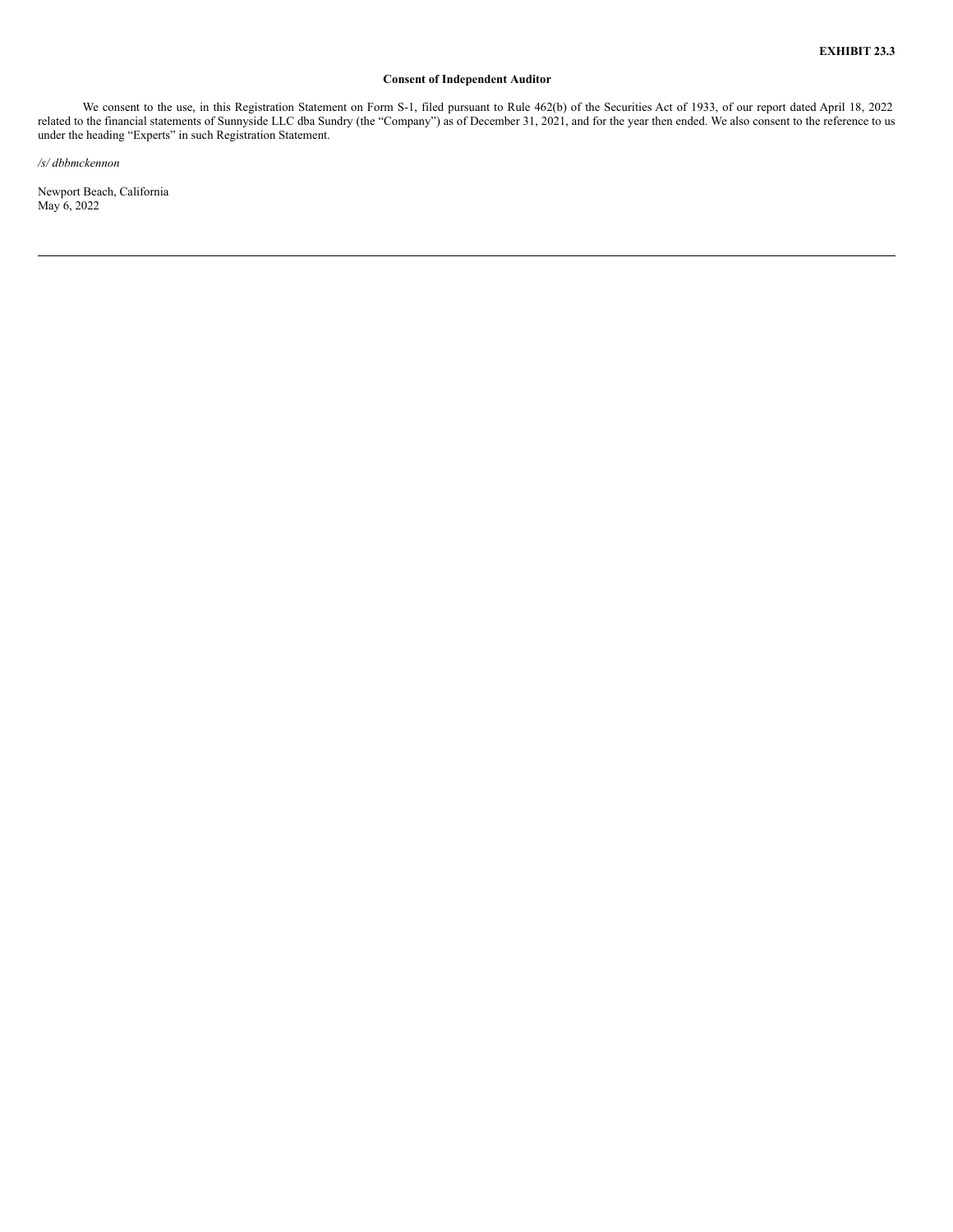

# **CONSENT OF INDEPENDENT REGISTERED PUBLIC ACCOUNTING FIRM**

<span id="page-7-0"></span>To the Board of Directors and Stockholders of Digital Brands Group, Inc.:

We consent to the use in this registration statement on Form S-1, filed on May 6, 2022 pursuant to Rule 462(b) of the Securities Act of 1933, of Digital Brands Group, Inc., of our report dated September 2, 2021, with respect to the balance sheet of Mosbest, LLC, dba Stateside, as of December 31, 2020, and the related statements of operations, member's equity, and cash flows for the year ended December 31, 2020 and the related notes. We also consent to the reference to our firm under the heading "Experts" in the registration statement.

> /s/ ArmaninoLLP Los Angeles, California

May 6, 2022

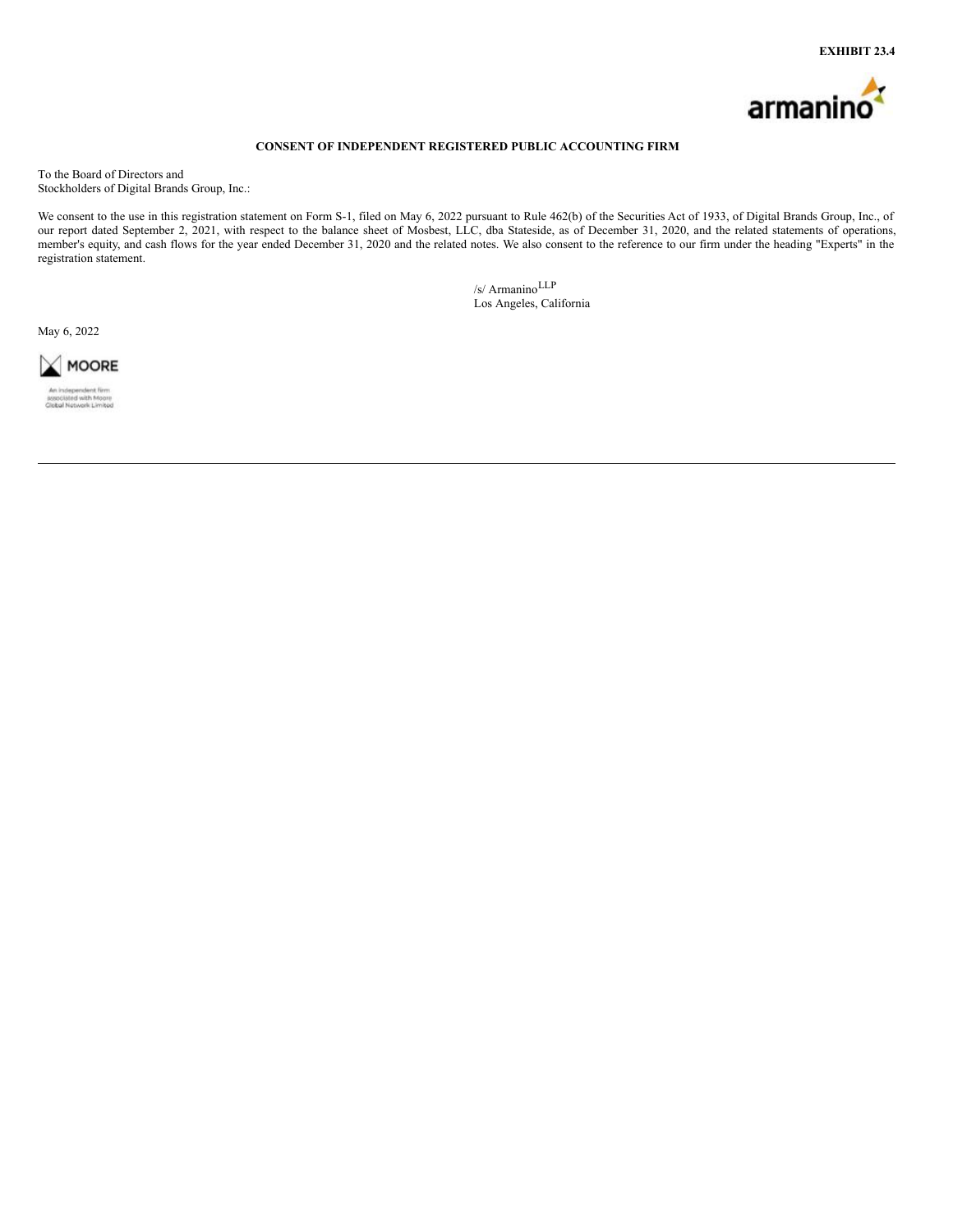

# **CONSENT OF INDEPENDENT REGISTERED PUBLIC ACCOUNTING FIRM**

<span id="page-8-0"></span>To the Board of Directors and Stockholders of Digital Brands Group, Inc.:

We consent to the use in this registration statement on Form S-1, filed on May 6, 2022 pursuant to Rule 462(b) of the Securities Act of 1933, of Digital Brands Group, Inc., of our report dated November 22, 2021, with respect to the balance sheet of Sunnyside, LLC, dba Sundry, as of December 31, 2020, and the related statements of operations, members' equity, and cash flows for the year ended December 31, 2020 and the related notes. We also consent to the reference to our firm under the heading "Experts" in the registration statement.

> /s/ ArmaninoLLP Los Angeles, California

May 6, 2022